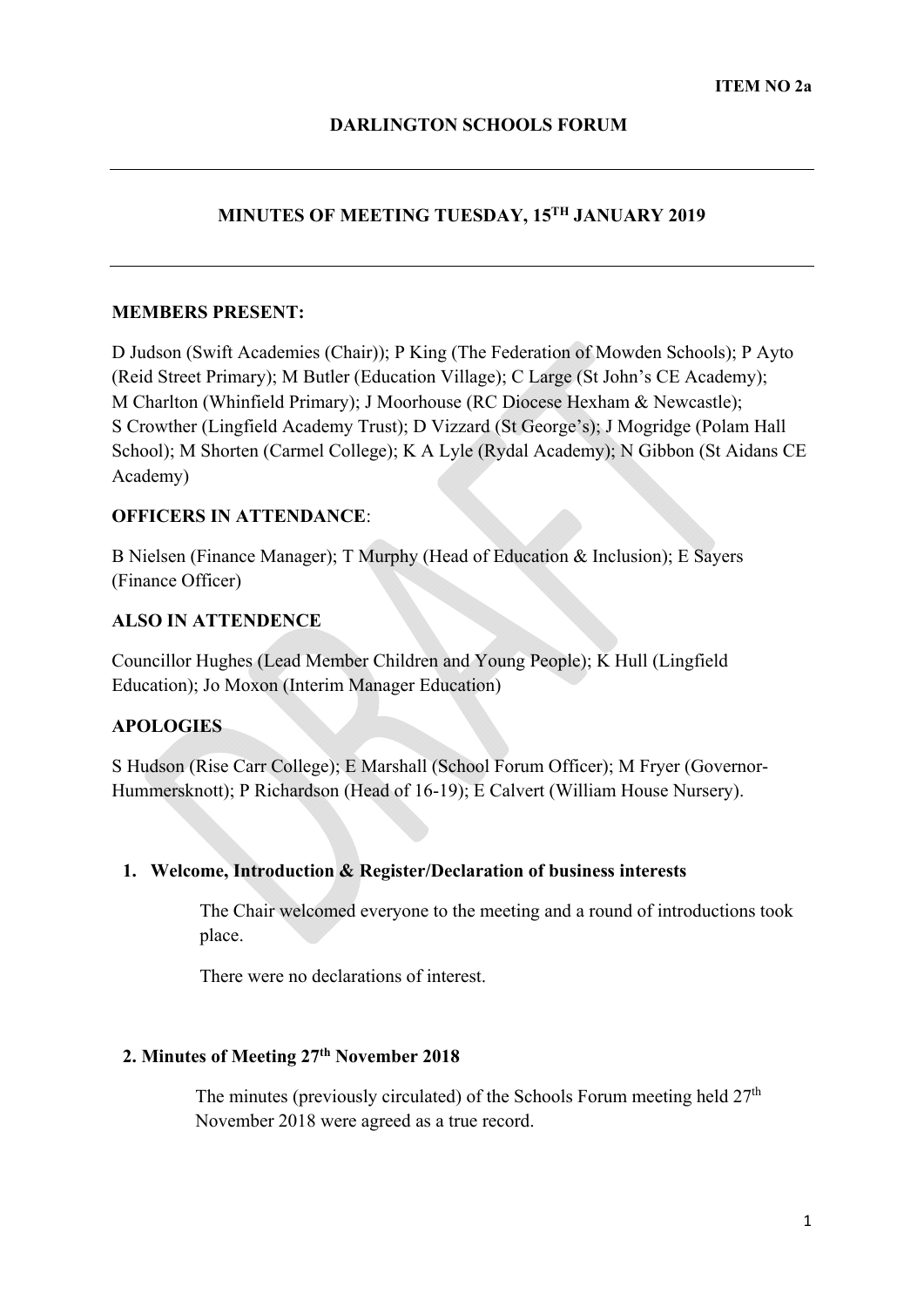It was noted that the minute regarding the Local Authority spend (the bottom of page three) had not captured the comments correctly and should be worded as follows.

"It was advised that 80% of the LA's budget is spent on adult and children's social care, where there are demand pressures for services. A large percentage of the children's social care spend is upon placements for children in the looked after system. In some circumstances placements are made following court orders which can be very high cost".

# **3. Budget Update 2018/19**

The Finance Manager outlined the current budget position. The main points were as follows:

- Early years the projected underspend of  $£147,000$  is based on census data from the autumn term. This is therefore subject to change based on actual numbers from the spring census. In addition the actual early years DSG allocation will be adjusted following the January census (which will be notified in June/July), it is expected that the allocation will decrease and hence the underspend will be lower.
- Additional resources On  $17<sup>th</sup>$  December the Government announced additional funds would be allocated nationally to the high needs block to help with high needs demand. Darlington has been allocated £233,839 for 2018/19.
- Overall the budget is currently projected to be overspent by £2,495,758. Once the early years underspend is removed the overall budget position is approximately £327,000 better than previously reported. This reduction is mainly as a result of the additional high needs allocation from the Government. The overall budget pressure remains very high, with the pressure all from high needs.

# **4. High Needs Update (Verbal)**

The Head of Education gave an update to Forum members on the progress that has been made with regard to the review of the high needs/SEN.

The consultation has now closed. There were nine public meetings attended by health, schools, social care, professional, Council Members and the public. In addition there was also a Survey Monkey. From the public meetings there were approximately 100 responses and 50 from young people (group work) from schools.

Strong support was received for the key objectives, supporting the proposed model of: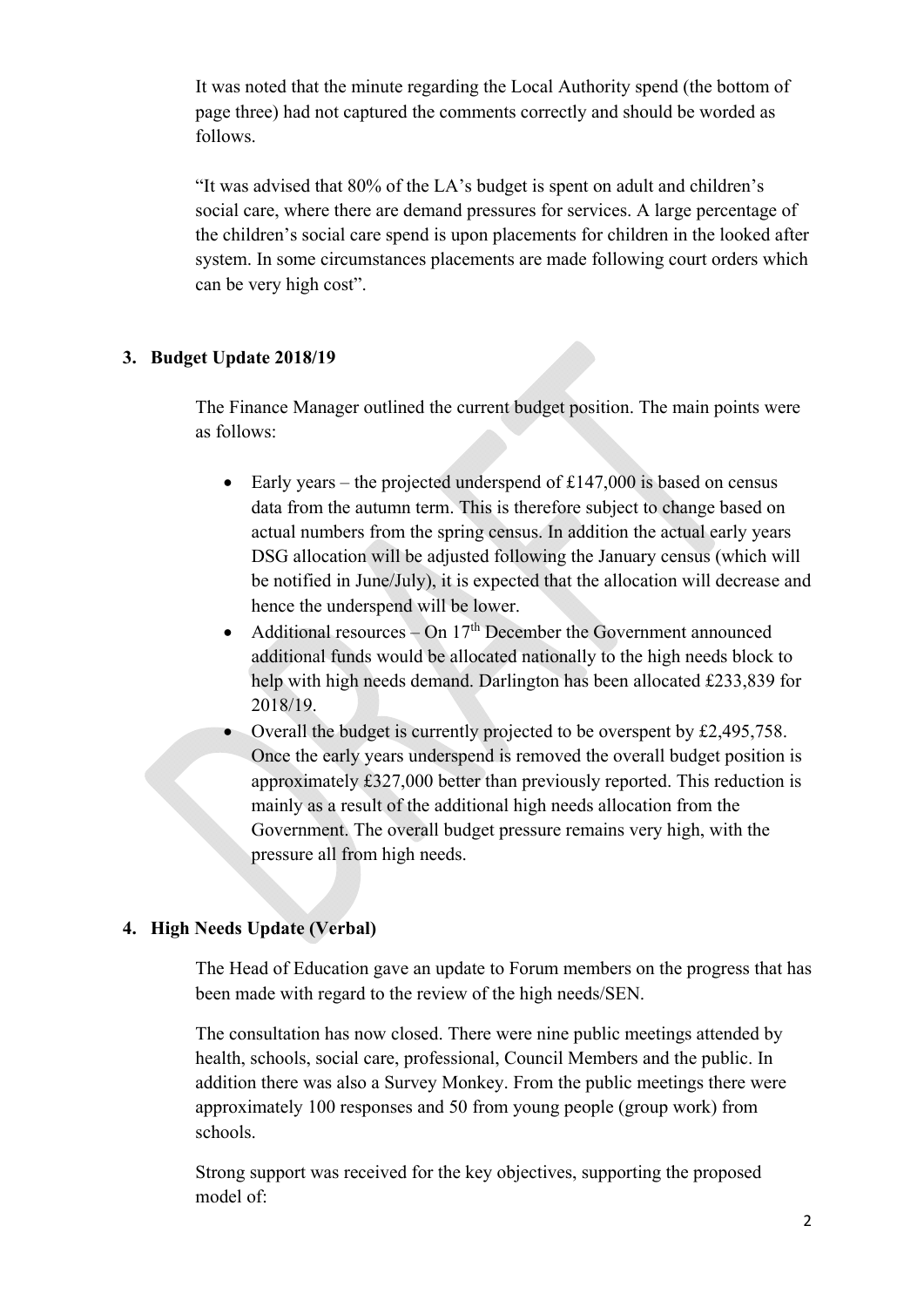- $\triangleright$  Money following the child
- $\triangleright$  Funding arrangements (though some concerns on levels)
- $\triangleright$  Commissioning support for learning difficulties
- $\triangleright$  Working with a local area strategy.

A report will be presented to Cabinet in March outlining the results of the consultation, the proposed strategy and future options for high needs.

It was noted that the education colleagues would like to have sight/input into the report before the report is taken to Cabinet.

Discussion took place regarding future joint commissioning and how this could make better use of funds across the town. The LA has begun to explore opportunities with Health regarding speech and language Resource Base models.

#### **5. School Funding Formula 2019/20 and Growth Fund**

The Finance Manager presented the previously circulated paper. There are three areas to consider,

- The additional funding allocated by the Government for high needs and the impact on Forum's decision in November to transfer 0.6% (£400,000) of the schools block to the high needs block.
- The characteristics of the formula for 2019/20.
- The growth fund for 2019/20.

Forum had agreed in November to a £400,000 (0.6%) transfer of funding to the high needs block and hence a submission had been made to the Secretary of State. Following the Government announcement of additional funding, the Local Authority had been advised that they should reconsider previous decisions along with their Schools Forum. Due to time limitations, the Local Authority had communicated to all schools through email and held an open invite session to discuss the impact of the additional funding.

 It was notified that the feedback from the primary heads meeting was that the additional funding released was not of a scale to make a significant change to the high needs pressures and hence the primary heads agreed to keep to the decision made at the November Forum.

There had not been a secondary heads meeting, however a large percentage of secondary schools were represented at the Forum to give a view of secondary schools.

Discussion took place within the Forum regarding the additional funding and the impact this would have on high needs budgets. The position of individual school budgets was raised and the pressures schools are facing. Following the discussion the majority of Forum members took the view that the additional Government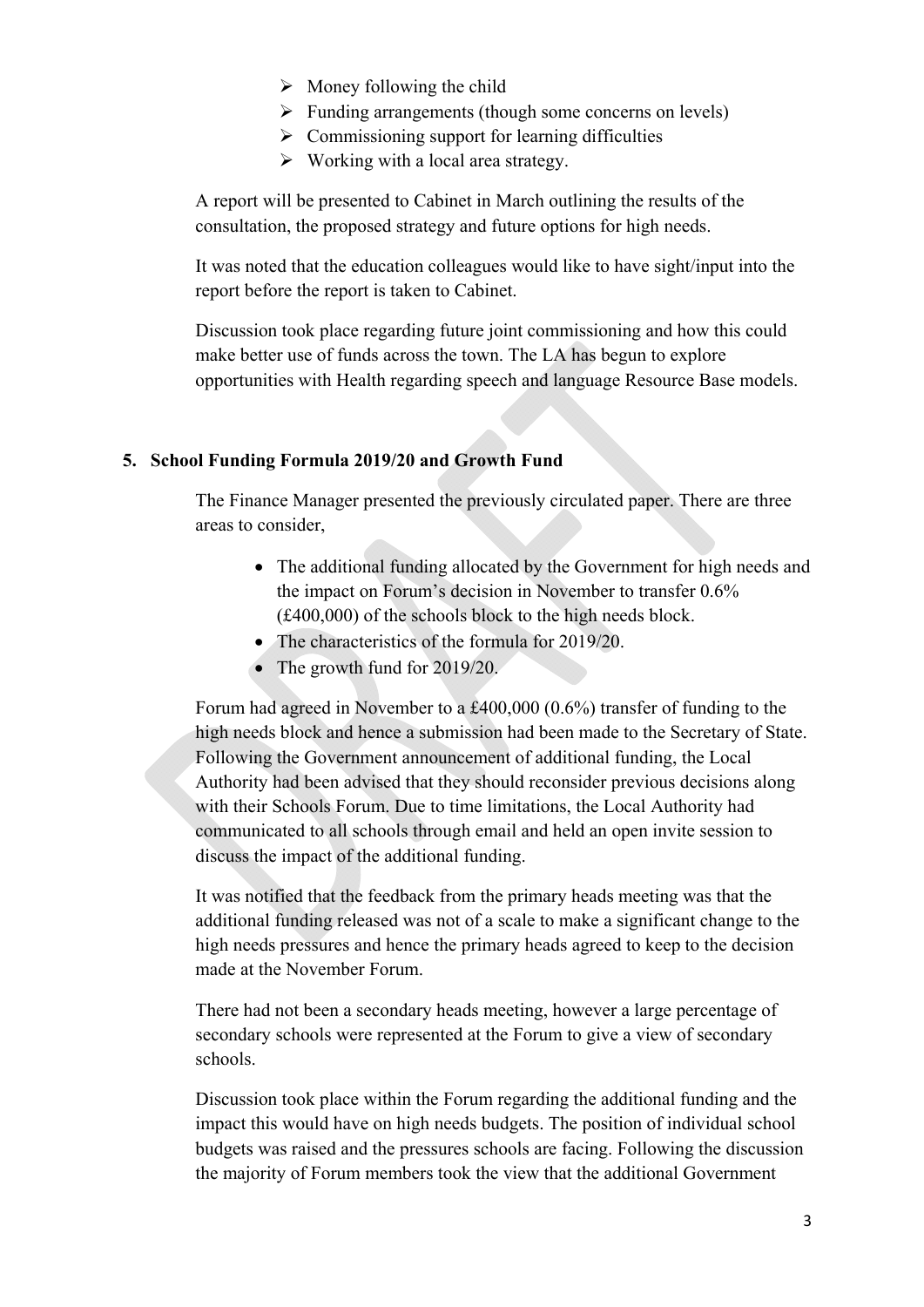funding whilst welcome did not change the position regarding high needs in Darlington.

Forum agreed to retain the decision they made in November to request a transfer of £400,000 (0.6%) from the schools block to the high needs block.

A discussion then took place regarding the options for the school funding formula. Two options had been put forward in the move towards the national funding formula.

Option 1: Uses the maximum positive MFG value of 0.5% and limited capping. This option also increases the current free school meals, IDACI band F, EAL and prior attainment unit values in each phase.

Option 2: Includes the funding floor and a positive MTG of 0.3% and limited capping.

A vote took place and Option 2 was agreed by the Forum.

The Finance Manager outlined the proposals for the Growth fund for 2019/20 which are to operate on the same basis as in 2018/19. The proposal was agreed, with a growth fund budget of £200,265 created for 2019/20.

# **6. Early Years Funding Formula 2019/20**

The Finance Manager outlined that from the ESFA operational guidance most of the requirements are the same in 2019/20 as in 2018/19. There are two changes, the requirement of a universal rate and clarification on the use of the quality supplement. Darlington already use the universal rate and do not have a quality supplement hence these changes do not impact on the previously agreed formula.

funding. As a result it is proposed that the early years formula in Darlington It was noted that the funding that will be received through the early years block in 2019/20 is at the same unit rates as in the current year, hence there is no additional remain the same in 2019/20 as in 2018/19 with the same unit rates. This will mean that the Council passes through 98% of the 3  $\&$  4 year old funding which is in excess of the 95% minimum pass through rate required.

Supplementary funding for maintained nurseries will continue to be paid to the two nursery schools. Based on the indicative allocation this will be £105,500 for each nursery.

It was proposed that the central allocation of £113,754 will remain in 2019/20 towards the early year's team. It was also confirmed that staffing structures were being looked at, with a new Head of Service to be recruited in April 2019.

Forum agreed to the proposed central allocation of £113,754 and the early years formula and rates for 2019/20.